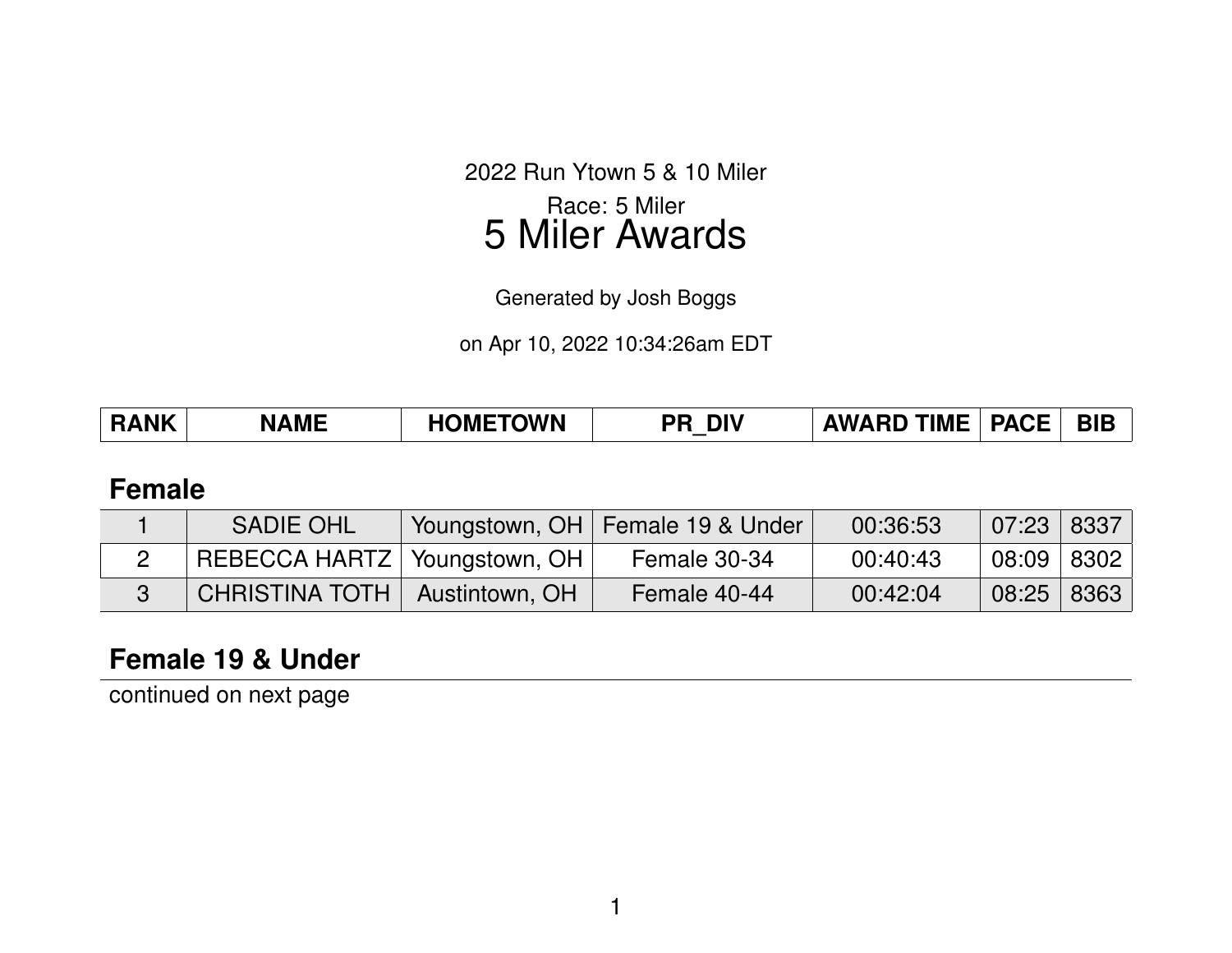continued from previous page

| <b>RANK</b> | <b>NAME</b>           | <b>HOMETOWN</b> | <b>PR DIV</b>                      | <b>AWARD TIME   PACE</b> |                  | <b>BIB</b>      |
|-------------|-----------------------|-----------------|------------------------------------|--------------------------|------------------|-----------------|
|             | SADIE OHL             |                 | Youngstown, OH   Female 19 & Under | 00:36:53                 | <del>07:23</del> | <del>8337</del> |
|             | <b>ABIGAIL MIHOK</b>  |                 | Youngstown, OH   Female 19 & Under | 00:43:23                 | 08:41            | 8333            |
|             | <b>AMELIA PORACKY</b> | Canfield, OH    | Female 19 & Under                  | 00:57:02                 | 11:25            | 8339            |

## **Female 20-24**

| <b>MADISON MEEKER</b> | Cortland, OH                   | Female 20-24 | 00:45:43 | 09:09 8331 |      |
|-----------------------|--------------------------------|--------------|----------|------------|------|
| ALEXANDRA YOUNG       | $\perp$ Youngstown, OH $\perp$ | Female 20-24 | 00:56:45 | 11:21      | 8373 |

# **Female 25-29**

| ADRIANNA GARCHAR   Youngstown, OH |              | Female 25-29 | 00:42:48 | 08:34          | 8299 |
|-----------------------------------|--------------|--------------|----------|----------------|------|
| <b>GABRIELLA STUBBS</b>           | Canfield, OH | Female 25-29 | 00:42:53 | $08:35$   8076 |      |
| <b>CIARA HENDRICKS</b>            | Salem, OH    | Female 25-29 | 00:46:12 | $09:15$ 8304   |      |

## **Female 30-34**

| DTDPTQQA IIA <sub>DT7</sub><br>NLDLVVATIANTZ | $\mathcal{N}_{\mathbf{a}}$<br>TUUTIYSIUWIT, UTT | $T$ amala 00.01<br><del>i cilialc ou-a+</del> | 0.10.10<br><del>00.40.40</del> | $\Omega$<br>00.00 | <del>8302</del> |
|----------------------------------------------|-------------------------------------------------|-----------------------------------------------|--------------------------------|-------------------|-----------------|
| <b>BETHANY KOENIG</b>                        | Canfield, OH                                    | Female 30-34                                  | 00:45:56                       | 09:12             | 8316            |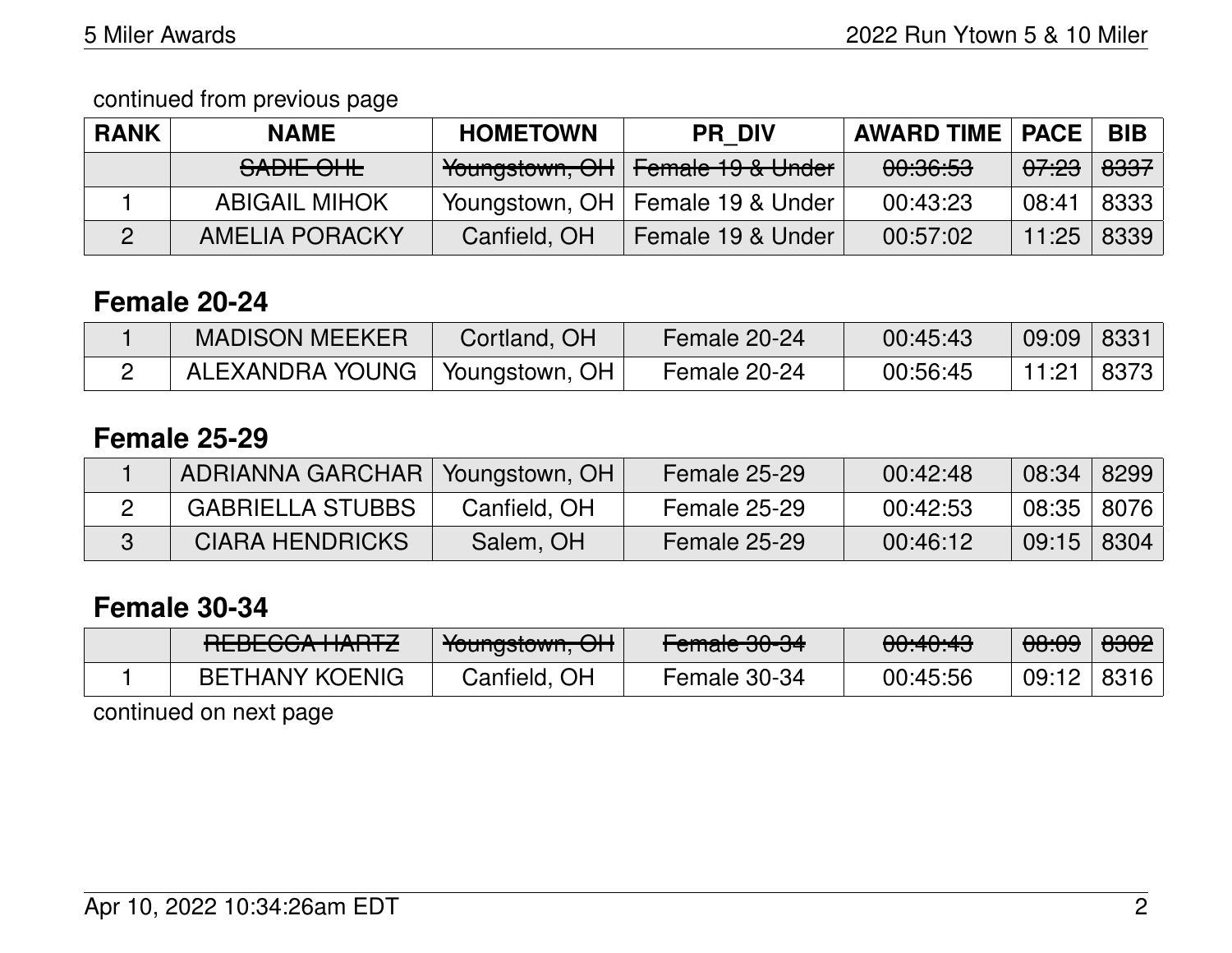continued from previous page

| <b>RANK</b> | <b>NAME</b>       | <b>HOMETOWN</b> | <b>PR DIV</b> | <b>AWARD TIME   PACE  </b> |       | <b>BIB</b> |
|-------------|-------------------|-----------------|---------------|----------------------------|-------|------------|
|             | <b>SARA HOBBS</b> | Youngstown, OH  | Female 30-34  | 00:55:50                   | 11:10 | 8308       |
|             | <b>ASHLEY FOX</b> | Canfield, OH    | Female 30-34  | 01:04:08                   | 12:50 | 8297       |

#### **Female 35-39**

| EMMA KOMLANC           | Poland, OH       | <b>Female 35-39</b> | 00:44:28 | $08:54$ 8317      |      |
|------------------------|------------------|---------------------|----------|-------------------|------|
| <b>KRISTI DAVISSON</b> | Southington, OH  | Female 35-39        | 00:45:35 | $09:07 \mid 8282$ |      |
| <b>EMILY YOST</b>      | Steubenville, OH | <b>Female 35-39</b> | 00:46:42 | 09:21             | 8372 |

#### **Female 40-44**

| CHRISTINA TOTH        | Austintown, OH                                     | Female 40-44 | 00:42:04 | <del>08:25</del> | <del>8363</del> |
|-----------------------|----------------------------------------------------|--------------|----------|------------------|-----------------|
|                       | STEPHANIE DYER   New Middletown, OH   Female 40-44 |              | 00:42:44 | 08:33            | 8291            |
| <b>MANDY WARD</b>     | East Palestine, OH                                 | Female 40-44 | 00:43:19 | 08:40            | 8367            |
| <b>JENNIFER MIHOK</b> | Youngstown, OH                                     | Female 40-44 | 00:43:53 | 08:47            | 8334            |

#### **Female 45-49**

| AMY BRODERICK          | Youngstown, OH | <b>Female 45-49</b> | 00:46:20 | 09:16 8272 |  |
|------------------------|----------------|---------------------|----------|------------|--|
| continued on next page |                |                     |          |            |  |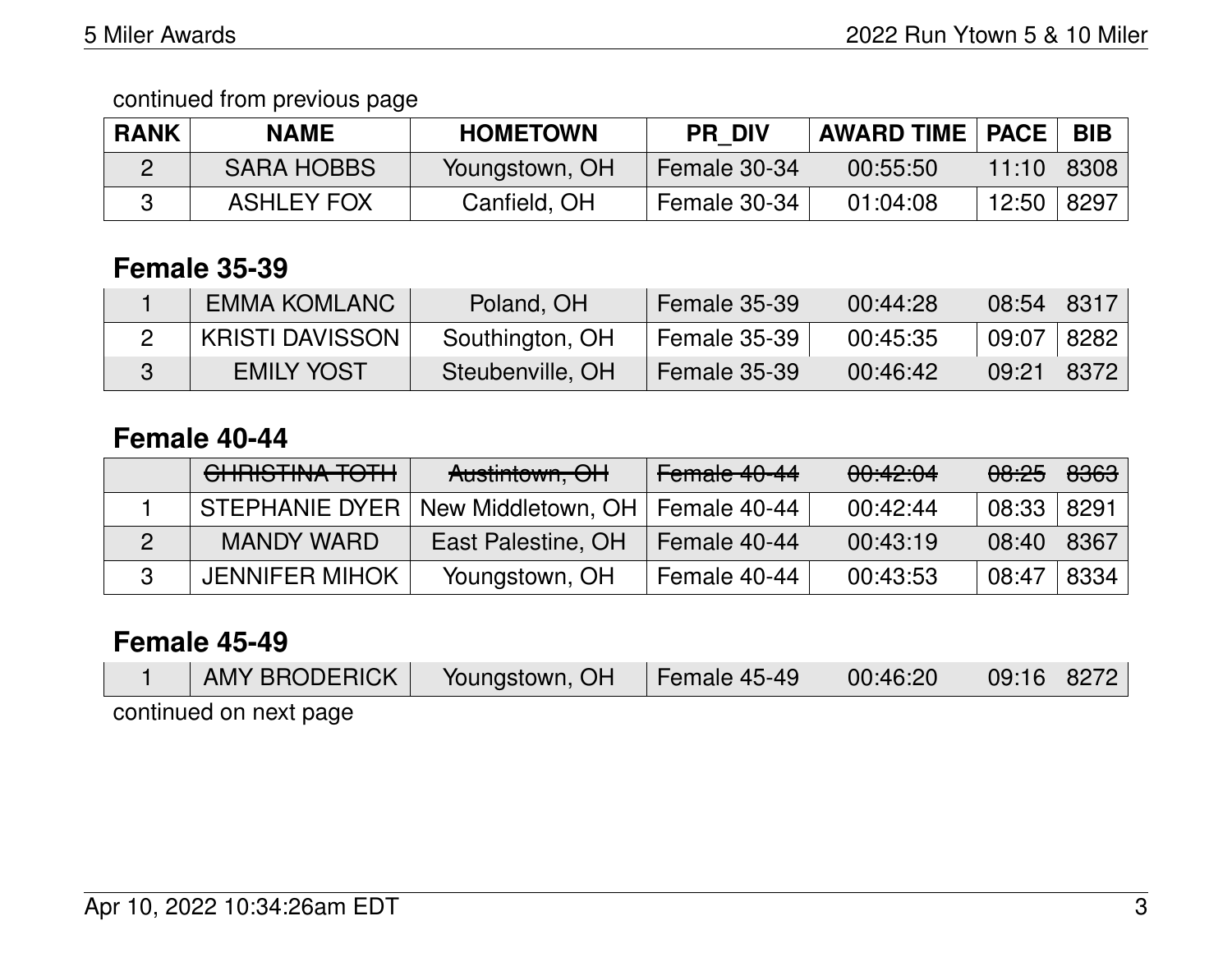| <b>RANK</b> | <b>NAME</b>            | <b>HOMETOWN</b> | <b>PR DIV</b> | <b>AWARD TIME   PACE</b> |              | <b>BIB</b> |
|-------------|------------------------|-----------------|---------------|--------------------------|--------------|------------|
|             | <b>NICOLE RANTTILA</b> | Canfield, OH    | Female 45-49  | 00:52:52                 | 10:35   8344 |            |
|             | <b>MELISSA KRAGER</b>  | Akron, OH       | Female 45-49  | 00:54:43                 | 10:57   8319 |            |

### **Female 50-54**

| <b>JULIE KIMPEL</b>                             | Canfield, OH | Female 50-54 | 00:53:40 | $10:44$   8315 |  |
|-------------------------------------------------|--------------|--------------|----------|----------------|--|
| JENNIFER DOWNIE   Youngstown, OH   Female 50-54 |              |              | 00:53:43 | 10:45   8290   |  |
| <b>CAROLYN FRANJKO</b>                          | Leetonia, OH | Female 50-54 | 00:57:25 | 11:29 ∣ 8298 ∣ |  |

### **Female 55-59**

| <b>DONNA DANKO</b>     | Youngstown, OH   Female 55-59   |              | 00:48:58 | $09:48$ 8280      |  |
|------------------------|---------------------------------|--------------|----------|-------------------|--|
| <b>JULIANN MANGINO</b> | New Castle, $PA$   Female 55-59 |              | 00:51:45 | │ 10:21 │ 8075 │  |  |
| DEBBIE DESANTIS        | New Castle, PA                  | Female 55-59 | 00:51:56 | $10:24 \mid 8286$ |  |

#### **Female 60-64**

| <b>RENEE BODDEN</b> | Canfield, OH                   | Female 60-64 | 00:46:36 | 09:20   8269     |  |
|---------------------|--------------------------------|--------------|----------|------------------|--|
| <b>JAN SLOSSER</b>  | Lowellville, OH   Female 60-64 |              | 00:55:30 | │ 11:06 │ 8357 │ |  |
|                     |                                |              |          |                  |  |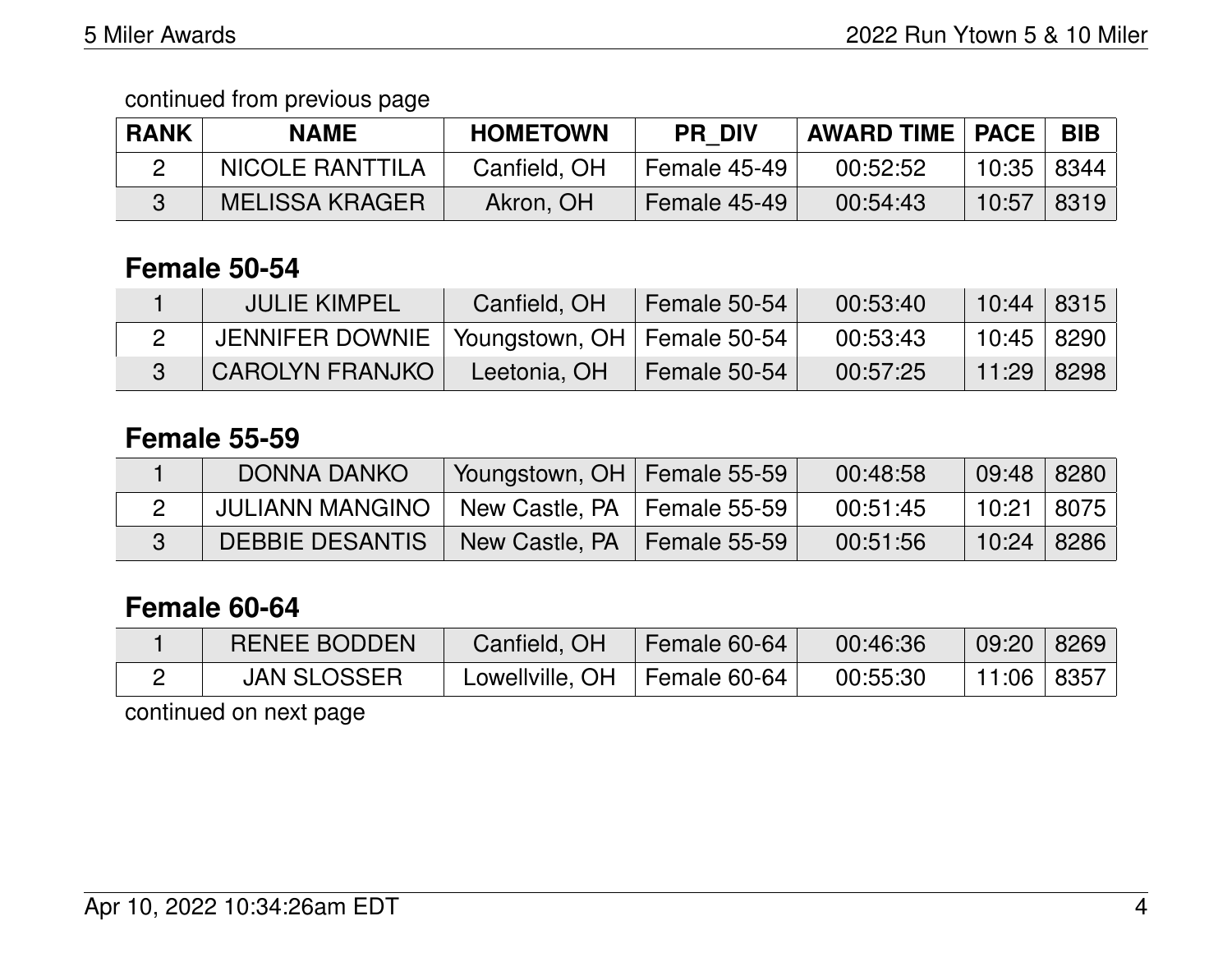| <b>NK</b> | <b>AMF</b> | <b>TOWN</b><br>ЭM | DI'<br>DГ | <b>TIME</b><br>ΔW. | <b>PACF</b><br>. | <b>BIB</b> |
|-----------|------------|-------------------|-----------|--------------------|------------------|------------|
|-----------|------------|-------------------|-----------|--------------------|------------------|------------|

### **Female 65-69**

| TERRY LYNN YARIAN | Canfield, OH | <b>Female 65-69</b> | 00:47:24 | $109:29$ 8371 |  |
|-------------------|--------------|---------------------|----------|---------------|--|
|                   |              |                     |          |               |  |

# **Female 70 & Up**

| <b>KATHY SHOAF</b>     | New Castle, PA | Female 70 & Up | 01:02:31 | 12:31        | 8356 |
|------------------------|----------------|----------------|----------|--------------|------|
| <b>MARY LOU SAFRAN</b> | Cortland, OH   | Female 70 & Up | 01:16:46 | 15:22   8350 |      |

### **Male**

| NATHAN KURJAN      | MINERAL RIDGE, OH | Male 19 & Under | 00:27:49 | 05:34 | 8320 |
|--------------------|-------------------|-----------------|----------|-------|------|
| LOGAN EVIZK        | Warren, OH        | Male 20-24      | 00:29:29 | 05:54 | 8077 |
| <b>JASON BROWN</b> | Homeworth, OH     | Male 45-49      | 00:32:29 | 06:30 | 8081 |

### **Male 19 & Under**

| NIATHANI IZHID IANI<br><u>MAILIAN RUIDAN</u> | MINIEDAL DIDAE ALL<br><u>MUNCHAL HIDUL, UN  </u> | $Mod 40.9$<br><b>Maic TV &amp; UNUCL</b> | 0.07.10<br><del>uu.ch.4</del> 5 | <del>05:34</del> | 8320 |
|----------------------------------------------|--------------------------------------------------|------------------------------------------|---------------------------------|------------------|------|
| <b>PAXTON BACHELDER</b>                      | Youngstown, OH                                   | Male 19 & Under                          | 00:41:43                        | 08:21            | 8263 |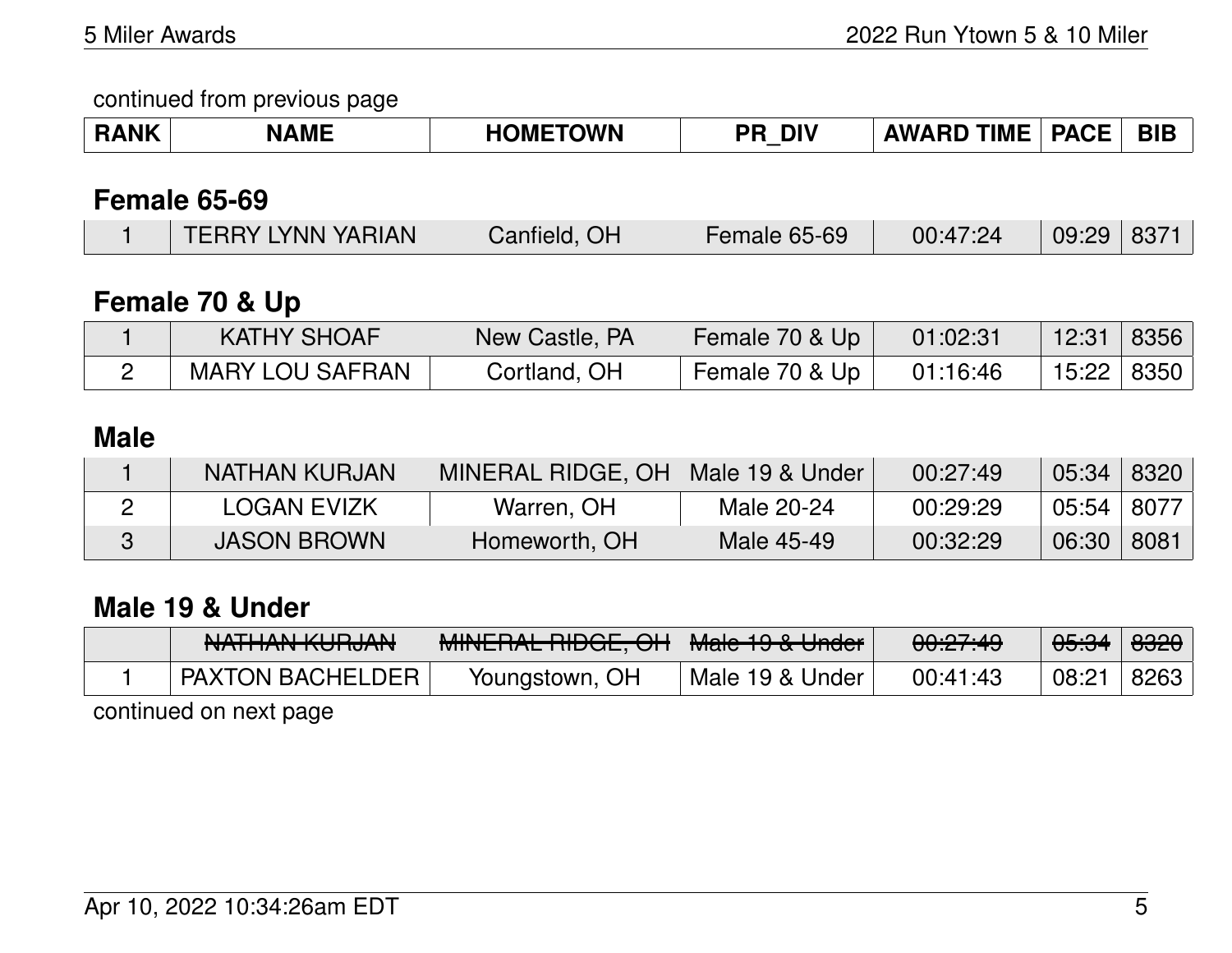| <b>RANK</b> | <b>NAME</b> | <b>IOMETOWN</b> | <b>DIV</b><br>DD | <b>TIME</b><br><b>AWARD</b> | <b>PACE</b> | <b>BIE</b> |
|-------------|-------------|-----------------|------------------|-----------------------------|-------------|------------|
|-------------|-------------|-----------------|------------------|-----------------------------|-------------|------------|

## **Male 20-24**

| <b>LOGAN EVIZK</b>     | Warren, OH      | Male 20-24 | 00:29:29 | <del>05:54</del> | <del>8077</del> |
|------------------------|-----------------|------------|----------|------------------|-----------------|
| <b>ANTHONY SANTORO</b> | Lowellville, OH | Male 20-24 | 00:35:20 | $-07:04$         | 8353            |
| <b>GEORGE HUNCIK</b>   | Campbell, OH    | Male 20-24 | 00:39:36 | $07:56$ 8311     |                 |
| <b>BRAD FILER</b>      | New Castle, PA  | Male 20-24 | 00:43:33 | 08:43            | 8293            |

#### **Male 25-29**

| <b>WILLIAM CLARK</b> | Youngstown, OH   Male 25-29 |            | 00:41:54 | 08:23 8276     |      |
|----------------------|-----------------------------|------------|----------|----------------|------|
| NATHAN MOFFO         | Boardman, OH                | Male 25-29 | 00:41:57 | 08:24   8080   |      |
| <b>TIMOTHY COLER</b> | Youngstown, OH   Male 25-29 |            | 00:47:12 | $\sqrt{09.27}$ | 8278 |

# **Male 30-34**

| <b>JEFFREY BASILE</b> | Diamond, OH                 | Male 30-34 | 00:33:32 | 06:43 8267   |      |
|-----------------------|-----------------------------|------------|----------|--------------|------|
| <b>MATTHEW TOBIN</b>  | Niles, OH                   | Male 30-34 | 00:38:45 | $07:45$ 8362 |      |
| <b>ZACHARY OAKS</b>   | Youngstown, OH   Male 30-34 |            | 00:48:02 | 09:37        | 8336 |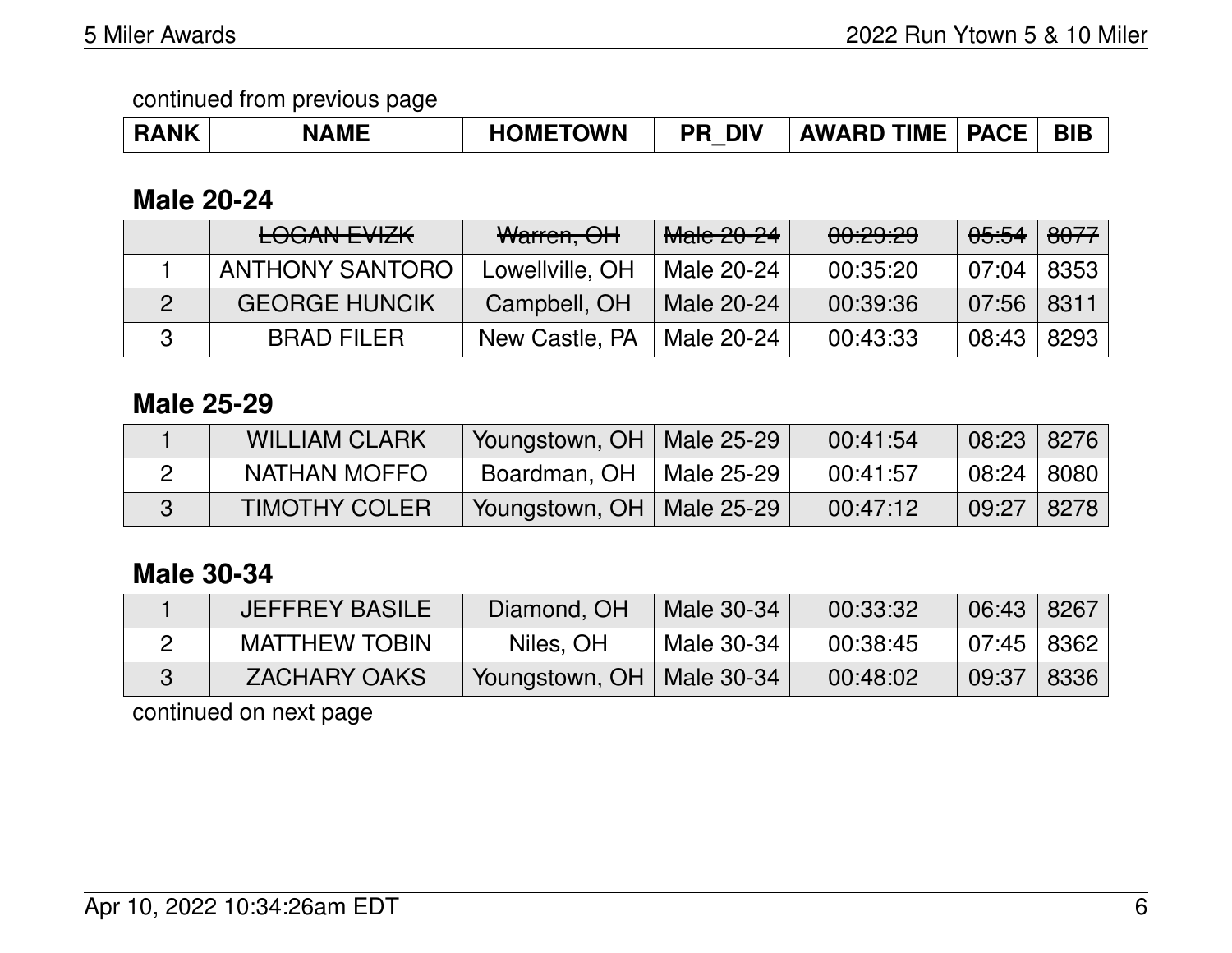| <b>RANK</b> | <b>NAME</b> | <b>HOMETOWN</b> | <b>DIV</b><br>PR. | AWARD TIME   PACE |  | <b>BIB</b> |
|-------------|-------------|-----------------|-------------------|-------------------|--|------------|
|-------------|-------------|-----------------|-------------------|-------------------|--|------------|

## **Male 35-39**

| <b>JOSHUA DECHANT</b>                         | Girard, OH                  | Male 35-39 | 00:32:47 | 06:34 8284   |  |
|-----------------------------------------------|-----------------------------|------------|----------|--------------|--|
| <b>JAMIEL RADMAN</b>                          | Youngstown, OH   Male 35-39 |            | 00:41:20 | 08:16   8342 |  |
| ADRIAN BARBUTES   Youngstown, OH   Male 35-39 |                             |            | 00:42:54 | 08:35 8266   |  |

#### **Male 40-44**

| <b>JOE SAFAREK</b>   | Poland, OH                  | Male 40-44 | 00:37:43 | 07:33   8352 |  |
|----------------------|-----------------------------|------------|----------|--------------|--|
| <b>JASON LEECH</b>   | Cadiz, OH                   | Male 40-44 | 00:39:04 | $07:49$ 8322 |  |
| <b>JASON STEWART</b> | Youngstown, OH   Male 40-44 |            | 00:42:07 | 08:26 8359   |  |

# **Male 45-49**

| <b>JASON BROWN</b>      | Homeworth, OH  | Male 45-49 | 00:32:29 | <del>06:30</del> | 8081 |
|-------------------------|----------------|------------|----------|------------------|------|
| <b>GARY KALBASKY JR</b> | Boardman, OH   | Male 45-49 | 00:42:33 | 08:31            | 8313 |
| <b>JAMES EVICK</b>      | Warren, OH     | Male 45-49 | 00:56:20 | $11:16$ 8078     |      |
| <b>MATHEW HOLLAND</b>   | Petersburg, OH | Male 45-49 | 01:02:12 | 12:27            | 8309 |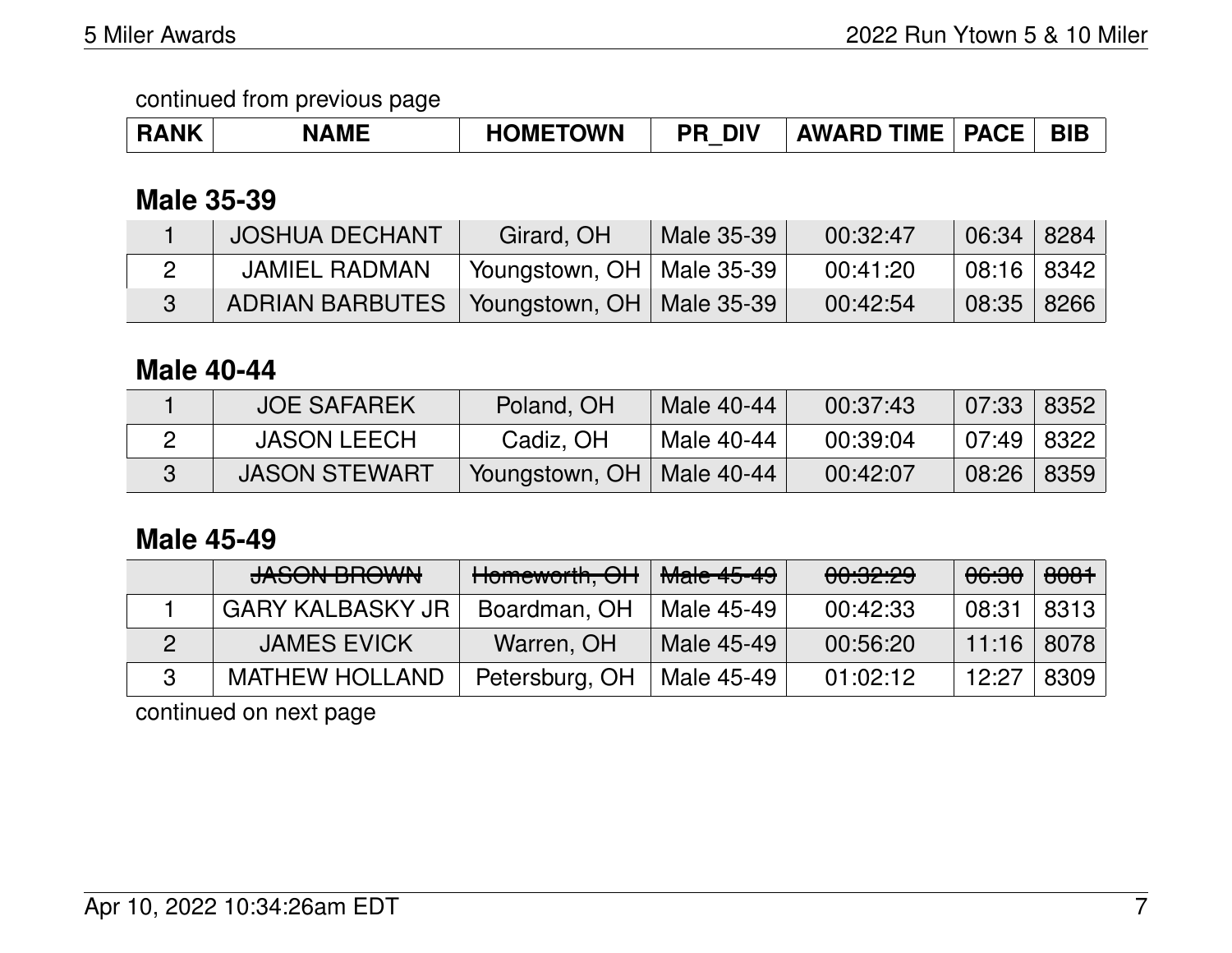| <b>RANK</b> | <b>IAME</b> | <b>HOMETOWN</b> | DIV<br>DC. | <b>AWARD TIME   PACE  </b> |  | <b>BIE</b> |
|-------------|-------------|-----------------|------------|----------------------------|--|------------|
|-------------|-------------|-----------------|------------|----------------------------|--|------------|

# **Male 50-54**

| <b>STEPHEN HARVEY</b> | Youngstown, OH | Male 50-54 | 00:39:33 | $07:55$   8303 |      |
|-----------------------|----------------|------------|----------|----------------|------|
| <b>JOHN MCNALLY</b>   | Youngstown, OH | Male 50-54 | 00:50:20 | 10:04   8330   |      |
| ROBERT POTTS          | Townville, PA  | Male 50-54 | 00:57:35 | 11:31∣         | 8341 |

## **Male 55-59**

| <b>MITCH RADELLA</b> | Cranberry Twp, PA   Male 55-59 |            | 00:40:01 | 08:01   8079      |  |
|----------------------|--------------------------------|------------|----------|-------------------|--|
| <b>CURT BAILEY</b>   | Canton, OH                     | Male 55-59 | 00:40:09 | $08:02 \mid 8264$ |  |
| <b>ROD MEEKER</b>    | Cortland, OH                   | Male 55-59 | 00:44:17 | 08:52   8332      |  |

# **Male 60-64**

| <b>ROBERT CLARK</b> | boardman, OH | Male 60-64 | 00:38:54 | 07:47      | 8275 |
|---------------------|--------------|------------|----------|------------|------|
| DAN DANKOVICH       | Canfield, OH | Male 60-64 | 00:40:44 | 08:09      | 8021 |
| <b>MARK GALLOT</b>  | Canfield, OH | Male 60-64 | 00:43:47 | 08:46 8074 |      |